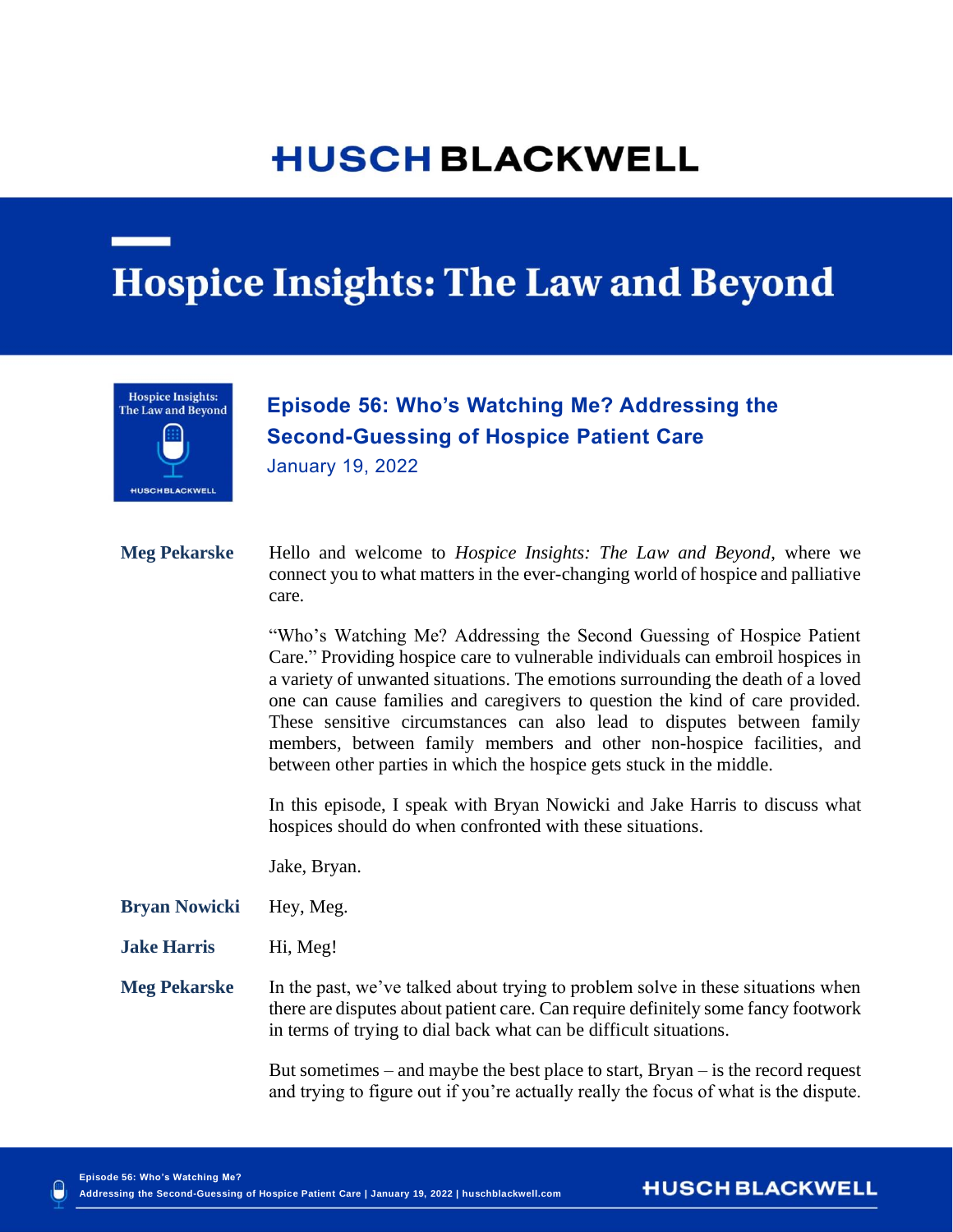Because I think really, nine times out of ten, oftentimes all of the situations that we're talking about today, the hospice is actually not the focus. But they are – because we're bearing witness to the situation, we might be in the best position to discuss whether or not someone was competent at the time they were saying certain things or whatever.

But Bryan, why don't you tell me about the different types of requests that we get and how we're sometimes not the focus?

**Bryan Nowicki** Sure. And the two main categories that these requests fall into are requests you get from the government and requests you get from non-governmental parties. And they can have certain similarities to them, but there's also some important distinctions. What we deal with and help hospices through quite a lot is they will get a subpoena for medical records. Maybe it's a subpoena that requires someone to produce documents or to show up at a hearing or to submit other records to the government, submit records to a private party. Maybe that's a family member, the attorney for a family member of a hospice patient. It could be a Medicaid fraud control unit at a state level. But you get these kinds of requests in many, many different forms.

> And so the first instinct of hospice is, I think – in my experience in talking with them – is well, let's respond to it. I mean, it looks like a formal document. It looks official. We've got to respond to it. But those hospices I think are jumping the gun a little bit. Because it's important to find out the context because if you have that knee jerk reaction of just responding, you could be getting yourself into a little more trouble or exposing yourself to more risk than you would care to take on.

> And so as you had alluded to, Meg, one of the very first things that you do is try to figure out am I being subpoenaed, or am I being targeted with a request because I'm the target of an investigation, I'm a potential defendant? Or am I a witness? Does the hospice just have information that relates to some other dispute between other parties? You know, the family members of a hospice patient are angry with one another or something like that. Or a facility provided poor care to a patient who was also a hospice patient. And so the government is trying to go after the facility, but we have information that's helpful.

> And so finding that context is critical, and one of the first things that Jake or I do when we get those kinds of requests, we of course talk about it with our client and get some background, but then we reach out to the requester and find out who are you, who do you represent, what's the purpose of this and straight up, we ask them, is the hospice a target or a witness in this thing?

> And private parties will often be apparently candid with you. You know, you call the attorney who issued the subpoena. They tend to be much more freer with information, because they want to get you to cooperate and there's some voluntariness to that. The government, however, is much more tight-lipped.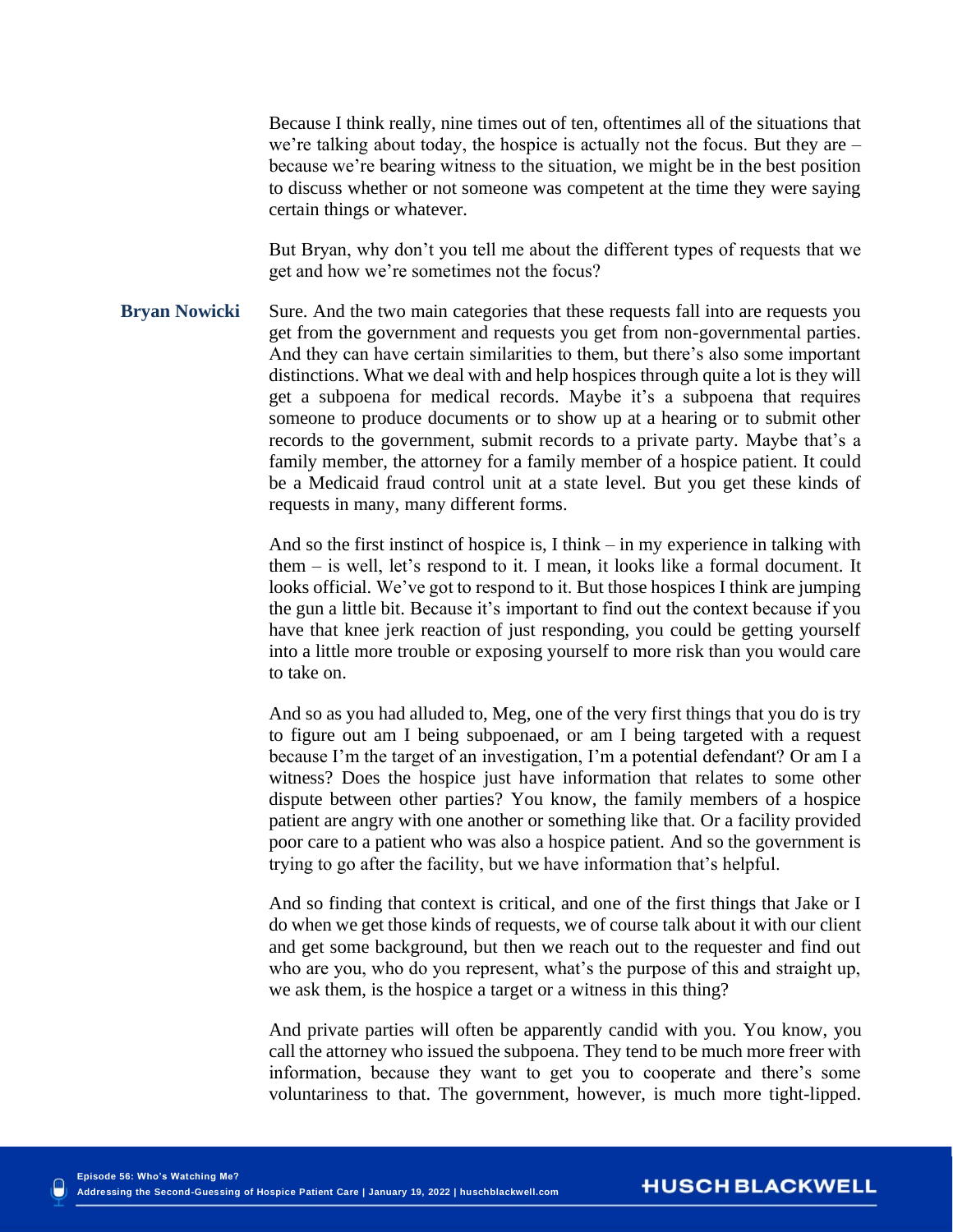They may tell you target or witness, but otherwise they don't disclose much about what they're doing.

But once you're armed with that information, that kind of sets the context for how you devote resources to this. And you don't necessarily just take those people's word for it. If you get a subpoena that's attached to a case, it should have a case number on it, the court that it's venued in. And you can go and, you know, I've pulled complaints and looked at okay, what's this lawsuit really about, and is there anything that suggests the hospice did something wrong? And so you kind of figure out – go right to the source, figure out what you can from them about it, do your other due diligence to lay the other context around the request. That's how these things begin.

**Jake Harris** I would just add that the other advantage to taking that approach is it might save you a whole lot of work. So Bryan talked a little bit about fighting your instincts. And the instinct, of course, when anyone receives either a civil investigative demand from the government potentially or a subpoena from, again, either the government or a private party is, 'I want to comply. This is an official-looking document. I'm a little bit intimidated. I also kind of want it off my desk and so, you know, I'm going to take a very literal approach and look at the categories of documents that have been requested, and then I'm going to do a diligent, thorough search and I'm going to find absolutely everything and I'm going to turn it over without once interacting with the other side.'

> But if you just take a step back, try and make contact either directly or through counsel with the requesting party, find out what's really involved. Find out what they're most interested in. You can save yourself and your staff a whole lot of searching and reviewing and redacting and all of the other kind of unpleasant, time-consuming tasks that come with responding to one of these communications.

**Meg Pekarske** And these don't necessarily come to the CEO out of the gate. Oftentimes they're directed at medical review, especially subpoenas when there's a family dispute. Those are oftentimes coming to the custodian of medical records. So I think just like we talk about with audits, those kinds of things should get elevated to leadership so then they can make some judgment calls.

> Because I think one thing that gets overlooked is HIPAA and when a patient's deceased, the power of attorney for healthcare doesn't have authority to release records any more. So you could – even if you weren't initially the focus of the investigation, it's a family dispute, suddenly you disclose information, medical records, to someone who really didn't have legal authority because some of these subpoenas that we're talking about, it looks really official, but it's actually what we call 'attorney subpoena' as opposed to a court ordered subpoena and, at least in our home state of Wisconsin, those have different standing in how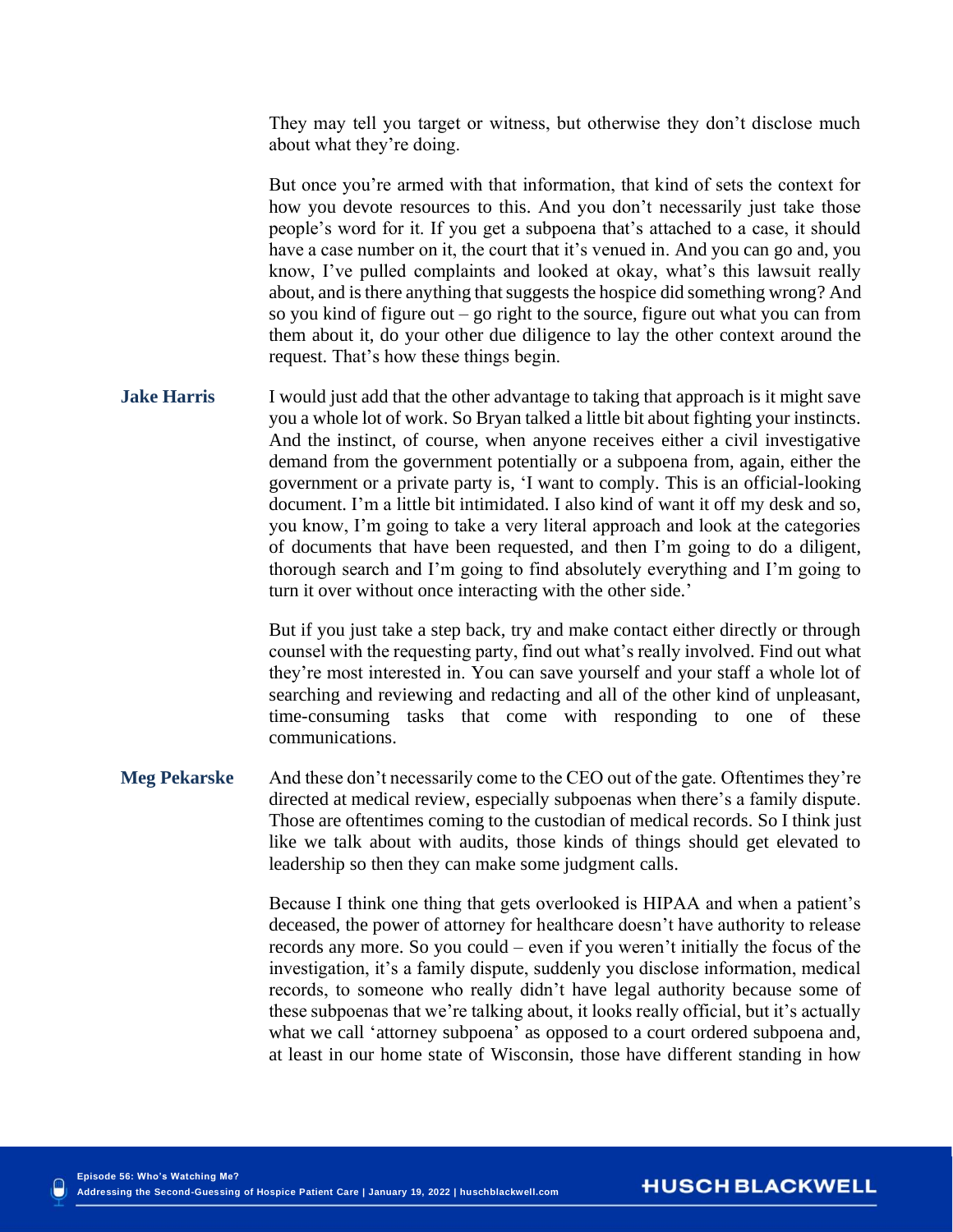they relates to HIPAA, and an attorney subpoena isn't the same as a judge subpoena.

So my two cents is, if you get a records request from an outside third party of any sort, it's probably best to get counsel involved right away so they can hopefully cut it short in terms of what you're saying, Jake.

But let's sort of delve into where family disputes have led to other types of government investigations. Because I think, you know, as this is titled, you have family members who are distraught and then they complain to a state survey agency and, you know, abuse and neglect gets investigated and what not and so sometimes there can be licensing actions and there can be other things. So Bryan, why don't you walk us through sort of what some of these record requests were that actually we were the focus of the review. So it's not like oh, the nursing home provided bad care, I just want to see your records. This is we've already discerned, and now the hospice is the focus.

**Bryan Nowicki** Right. And that can be generated, as you say, by a family member complaining to a state authority. It could be just the government's own investigation, finding some reason to investigate a hospice, which can start with a subpoena or a request for records. It can come in many contexts. It can be that abuse and neglect investigation. They might report this to a licensing agency. So now the nursing – whoever administers nurse licenses in your state, they might be sending a request and it's not necessarily directed at the hospice, but at some of your staff. But, again, it's important for the hospice to be aware of that.

> And a lot of the same beginning steps that Jake and I described are important. Get that open line of communication with the government, because you can find out a lot about, you know, how interested are they? How aggressively are they going to pursue a request? What do they think about the requester? Do they have any credibility issues or concerns about the family member who might have generated these kinds of requests?

> You can get potentially more time to respond, and you can focus the requests. A lot of times with a family member complaint to the government and the government is sending out a document request or subpoena, they don't know a whole lot about hospice specifically, so they may be asking for all sorts of information that is irrelevant to what they really want. And so I've been on the phone a number of times with these investigators saying tell me what you really want, and we'll be transparent and we'll provide it to you. And it turns out what they want is far less than the very, very broad written requests that they provide. And so we're able to narrow the requests, maybe get a little more time to respond to it and we begin our advocacy. And we will have done our due diligence with our client to figure out what our side of the story is, and we begin advocating for that through all our communications with the investigator, pulling on facts and law and everything we can to really make sure the investigator is not just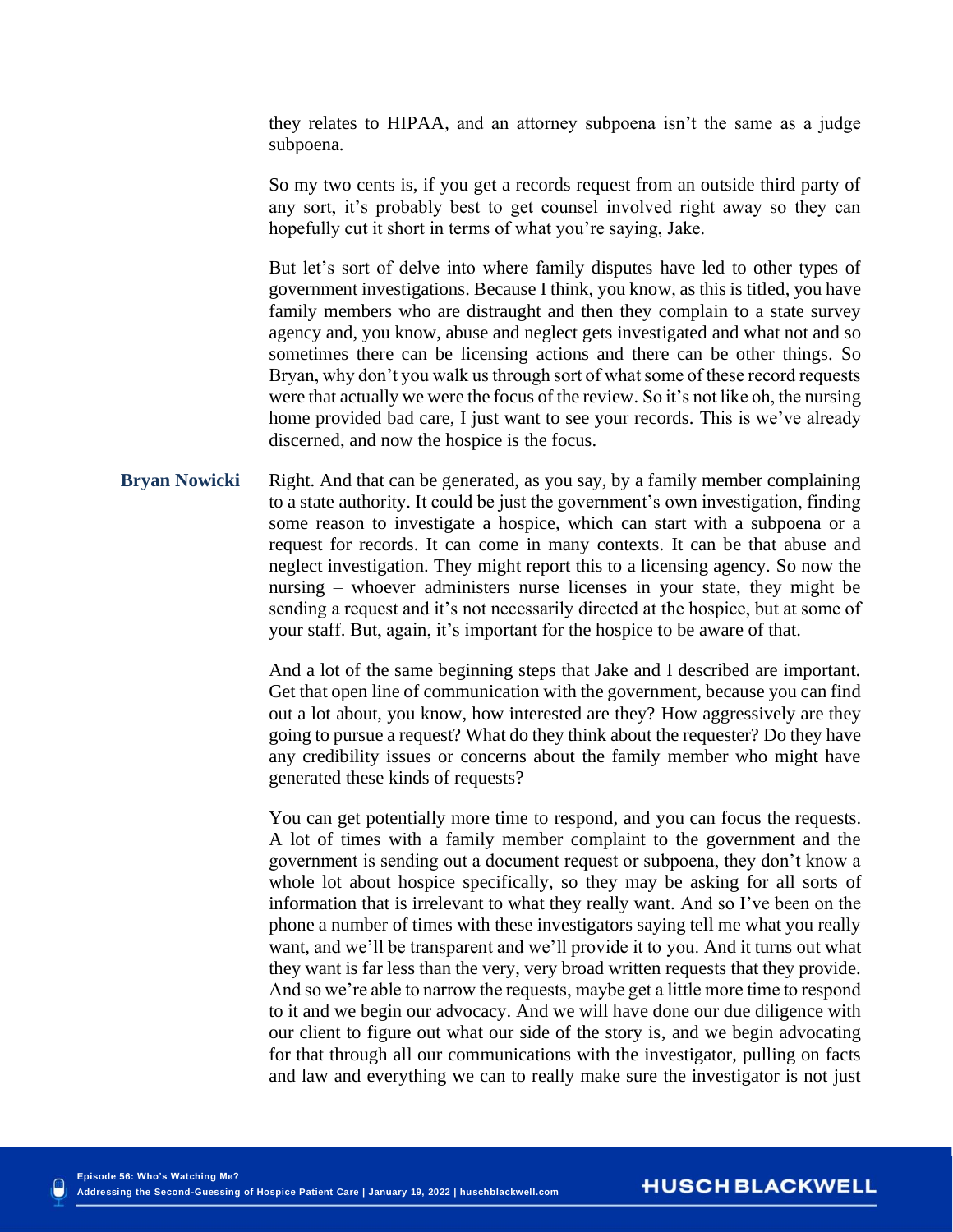getting a set of documents, but is getting a set of documents in context which shows what the hospice's position is.

And that's important to get all of that context and begin the advocacy process right away, especially when you're the target and especially when it's the government who's coming after you.

**Meg Pekarske** Well, and I want to focus more, because government investigations are so complex and sort of their own animal. But let's talk about sort of the step-down a little bit more.

> Over the last year, I feel like we've been dealing with a lot of different kinds of these requests. And I'm trying to just think of all of the different buckets that they fall into. Because we have – sometimes it's about money, right? There's a dispute in the will and now there are money issues. But sometimes it's the California – I always call it the California family member – who hasn't seen mom in years, and now can't believe she's dead and what happened. So why don't you tell me a little bit more about those types of requests? Because, you know, those can be difficult to navigate through.

**Bryan Nowicki** When it comes to private party requests, you're right, it's a different set of interests than the government may have. You're getting into more of the emotional component of those. And trying to respond to somebody or, more likely, to their attorney, with information that we really want to deter them from proceeding against the hospice in any way. And trying to demonstrate to them what the weakness of any case they might have would be. But we try to – you've got to do that in a way that is not coming out guns blazing and hyper-aggressive, because that just tends to entrench people in what they want to do.

> So, again, our approach is we try to be compliant with the request and transparent about that, but always being very reasonable and as accommodating as the law requires and include that advocacy throughout. So in dealing with a private party, we're going to be talking about more things than just complying with the law. It's going to be, you know, is this really going to lead to a lawsuit, is that really what the best result is for anybody involved? And trying to find, again, solutions to whatever the problem may be that the family member is encountering.

> And a lot of times what we see is that immediately after a death, that is prime time for these kinds of, I think, emotion-driven requests to come about. And as time passes, the heat of these diminishes over time. And so being able to withstand the initial kind of aggressiveness of unhappy family members in a very professional, polite way, is a way to make sure these things don't snowball out of control.

> And a number of times, it begins with the hospice itself. They're the ones who are fielding the angry calls from family members before we're ever involved.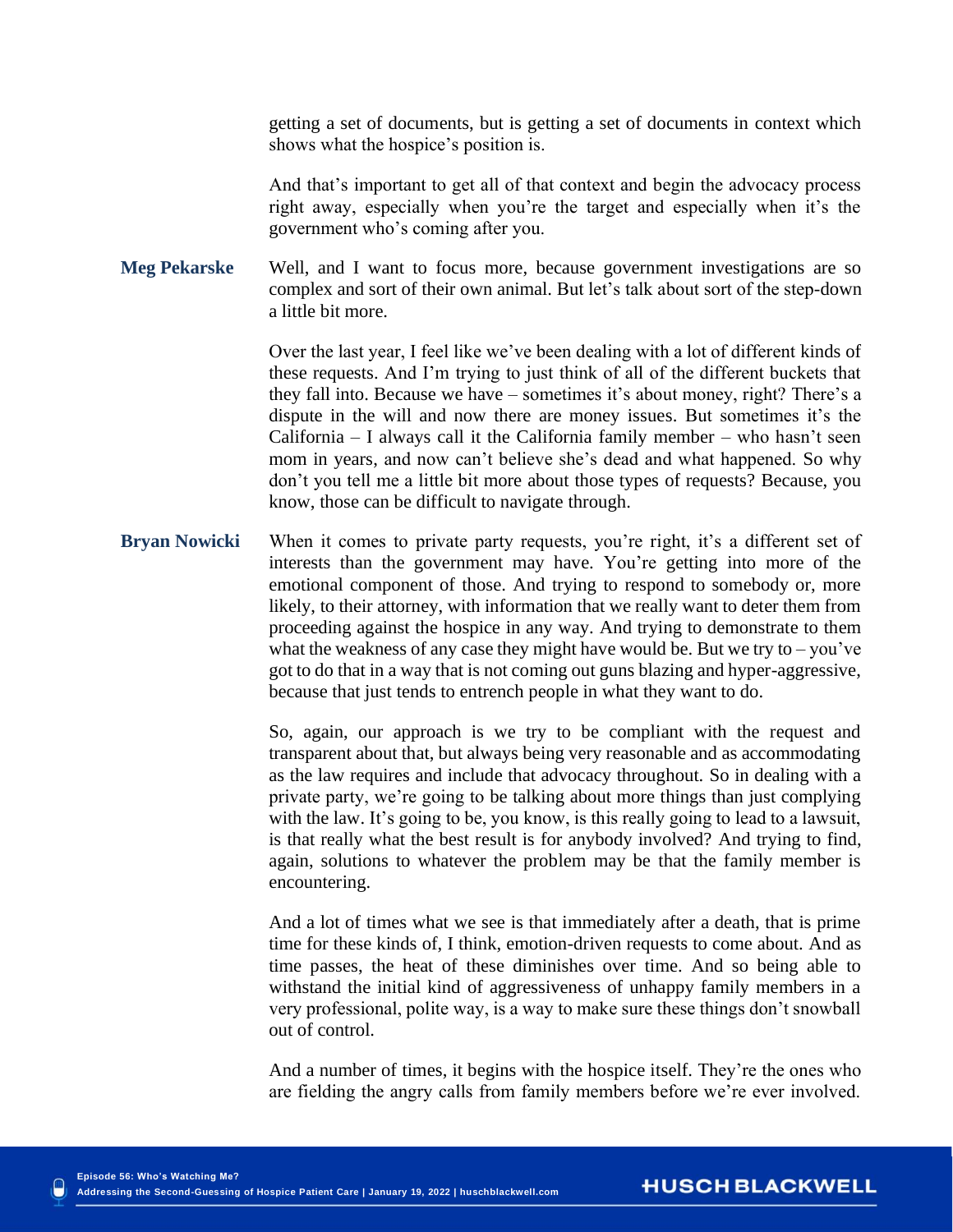And if you're able to deal with those professionally and try to nip the issues in the bud, great. Sometimes that doesn't work, and we can get involved if the family member takes a more formal approach by hiring counsel or submitting complaints to the government.

- **Jake Harris** The other thing I would add to that is that as litigators, we've been on the other side of these private party subpoenas and requests. So, on behalf of our own clients and lawsuits, we issue subpoenas all the time to third parties. And so, what that does is, when we're representing you as the recipient of a subpoena or a document request, we can sort of think, 'okay, if I were on the other side of this, what kind of responses would satisfy me? You know, what would I accept? What objections would I say yeah, okay, that is objectionable?' So, I think our experience on both sides of subpoenas and document requests, both as the propounder and as the responder, you know, give us some good experience to be able to draw on when we're in the responding position.
- **Meg Pekarske** Yeah, and I think that's a really good point, and I think, too, as hospice has matured as an industry, I think that we are being put into different positions and getting different requests, and so I think 15 years ago, the kneejerk response was, 'oh, I'll just take care of this and give the records,' and a level of maybe naïveness fell over, like, what could happen, because it's fairly rare that hospices are getting sued for malpractice and things like that, so I think what both of you said about 'well this is very official, it's a subpoena, they're asking for records,' or 'the police are asking me for records,' you know, 'I must give this,' and it doesn't mean that you're not gonna give it over, but I think talking to counsel is important, because you want to be – and we talked about this a lot on the podcast – ten steps ahead, right? So, you want to be thinking about stuff before you just have a conversation and do some of the  $- I$  don't people to leave this podcast like, 'oh, well I listened to this and now I'll just go talk to these investigators or the police myself,' without, sort of knowing, you know, what are the, what's the framework of the law. And Bryan, you were gonna jump in?
- **Bryan Nowicki** Yeah, I was gonna just say, in my experience, I've encountered this not infrequently, where there's this tendency to just take it off your desk, respond, especially in a private party matter, not a governed investigation, when doing that is inserting the hospice even more into the problem, because the person who wants the records – of course they want the records, it's the daughter of the deceased – but you don't know that the wife of the deceased absolutely does not want those records to be disclosed to the daughter. And so if you disclose them to the daughter, now you're gonna have the wife, the widow, and her attorney coming at you, saying that was an improper disclosure, you violated HIPAA, and now you're really in it. So, with these private things, we talked about doing your due diligence, you want to make sure that you're not satisfying one party and only, you know, getting yourself in the doghouse with another party.

And then, to have HIPAA in there as well, where, you know, now that you've done something that was inappropriate, now you've gotta make a disclosure to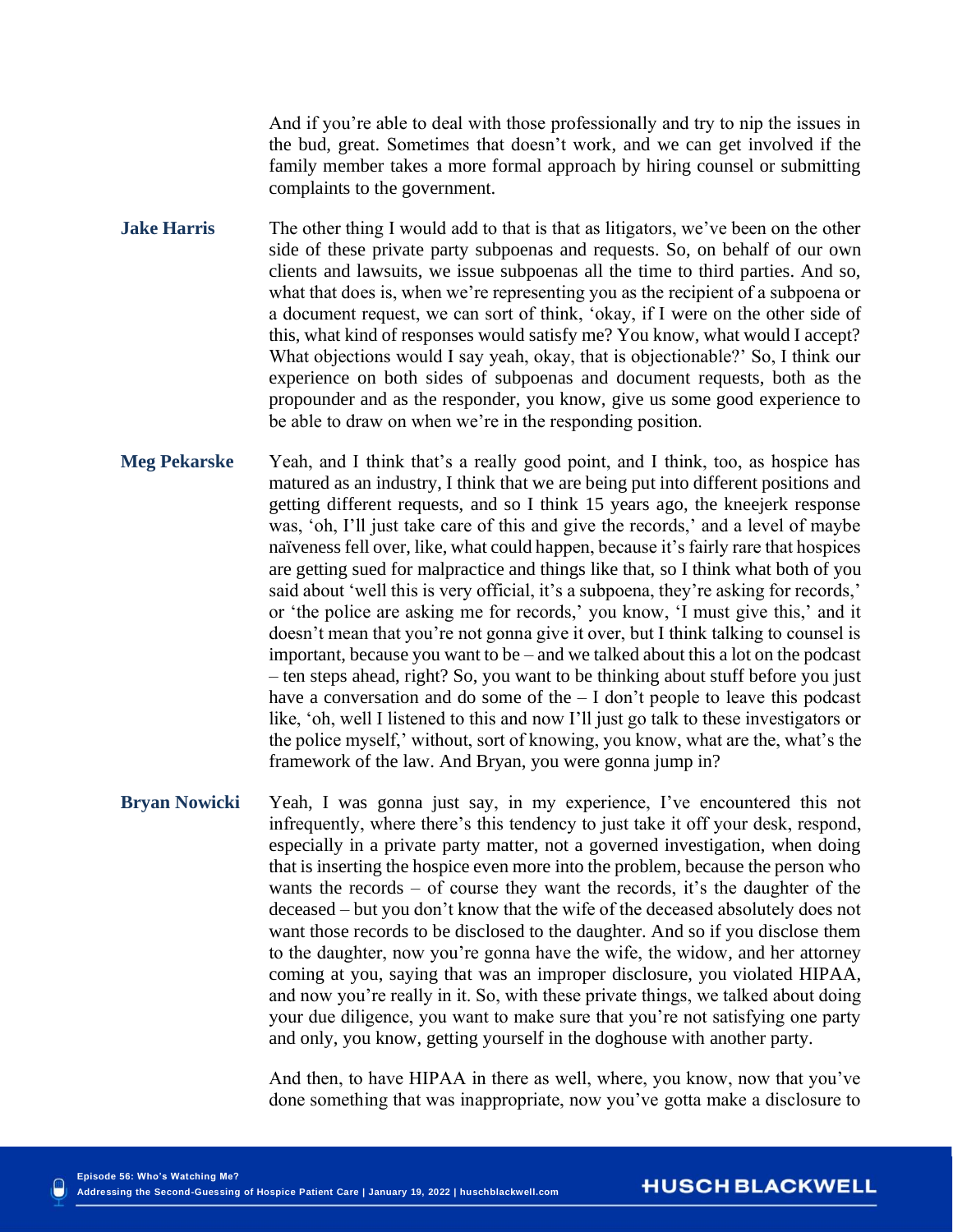HIPAA about that. You know, a thoughtful response, considering all of the risks that are out there, that Jake and I kind of walk clients through whenever we get this, is really critical to making it possible to  $-$  for a hospice to extricate itself from a situation at the earliest possible moment, and that's where we want to – what we want to accomplish.

**Meg Pekarske** Yeah, and I think too, something to avoid is soft of what's another kneejerk reaction is, you know, we are interdisciplinary professionals who are used to dealing with emotionally-charged situations, right? Being at the bedside and witnessing dead, I mean, it's one of the most intimate things that we do as humans, and so, I think sometimes our staff, if there's an issue, might want to have that difficult conversation, because we're used to guiding difficult conversations, and I think knowing when that might dig you into a deeper hole, like, I'm going to try to settle the situation down by talking to the daughter, because I'm gonna be able to fix this by talking, and again, I'm not saying that there isn't a place for, you know, family meetings when you, in the middle of a record request and all these other things, but I do think getting, you know, a second look and some advice from counsel about how to deal with some of those sticky situations, because what makes hospice great is I think we can have difficult conversations and deal with some of the emotional charge around these things, but we're also human, too, and I think can get defensive and sometimes we can say things that can actually make things worse if someone is sort of personally attacking you, and things like that. So, sometimes I think people try to deal with the stuff on their own, and so, I think what you all said about calling whoever issued this to find out, I really think having counsel do that is better than even the most skilled CEO or whoever doing that. But, well, any closing thoughts as we sort of talk about dos and don'ts here, about when you get these record requests?

- **Jake Harris** I think the big thing is just, upon receipt, try and fight your instincts. You know, try, you want to respond, you want to be cooperative, you want to get it off your desk, and that can sometimes lead you to produce documents that are totally unnecessary to be produced. It could lead you to do so in a timeframe that is, you know, also unnecessarily early or prompt. You know, don't panic, forward the request to counsel, talk through it, try and collectively make contact with the requesting party and figure out, you know, what's the minimum, in terms of production, that we can make while, you know, satisfying the requesting party, but also not exposing the hospice to either liability or just further requested efforts.
- **Meg Pekarske** Yeah, it's like life advice, Jake, there. Fight your instincts, right? Because I think that goes a long way in terms of whenever we're dealt difficult situations, sometimes taking that pause, whether it's the deep breath or, you know, holding off on that response, I think is good until you can get your head on your shoulders or, you know, talk to you, Bryan, or you, Jake, or me, Meg. So, but anyway, thanks for the time, I think these are, unfortunately, I feel like these situations, the number of subpoena issues you guys have been involved in with